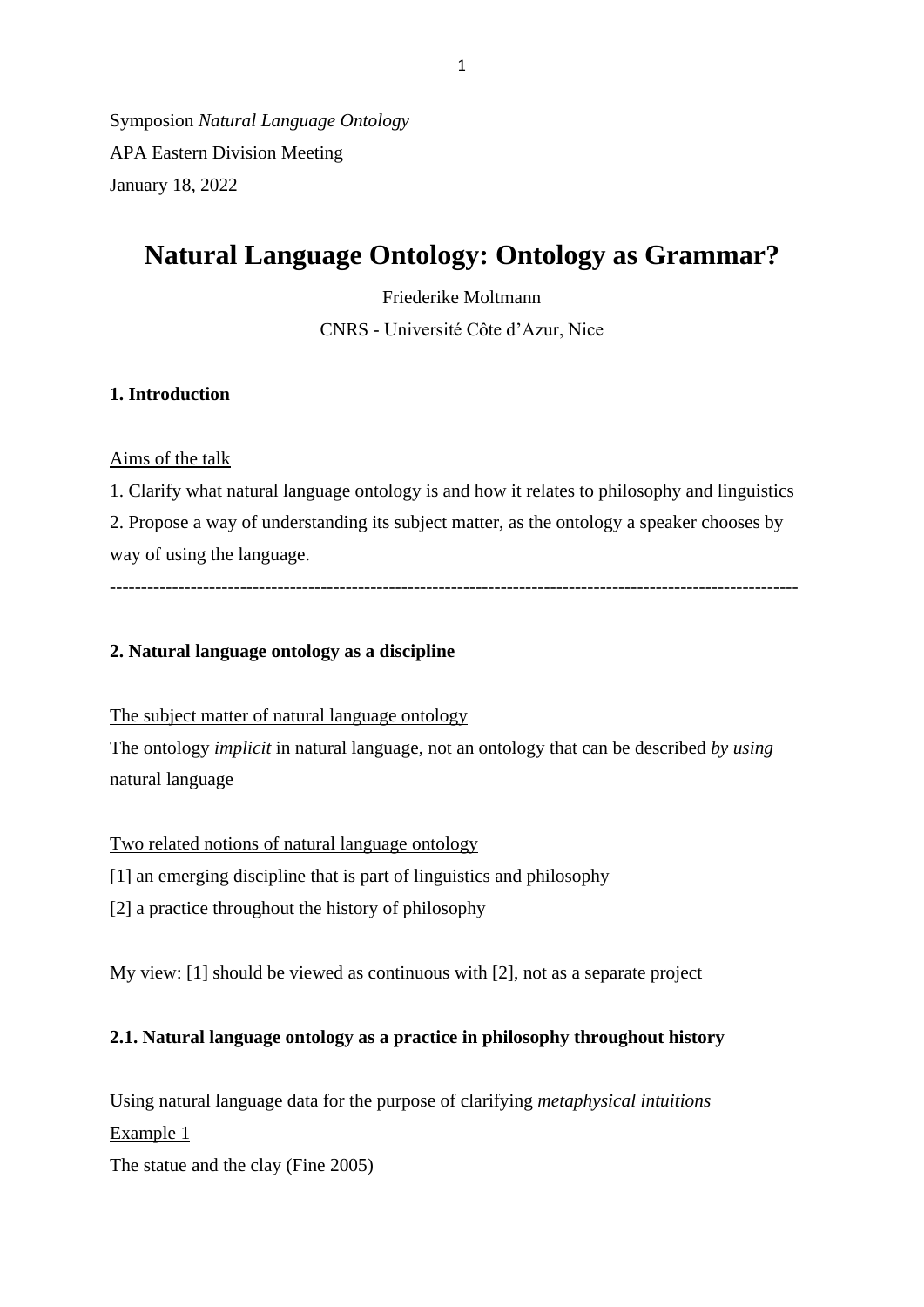- (1) a. *The statue is impressive / new / nice.*
	- b. *The clay is impressive / new / nice.*
- (2) a. *The statue no longer exists.*

b. *The clay no longer exists.*

#### Example 2

Events and material objects

*exist* vs *happen, occur, take place, go on*; spatial and temporal location (Fine 2003)

(3) a. *The rain is still going on.*

b. ??? *The rain still exists.*

- (4) a. *The destruction of the temple really* occurred / ??? *really existed.*
	- b. *The temple really existed* / ??? occurred / ??? took place / ??? happened.
- (5) a. *The vase still exists.*
	- b. ??? *The vase exists in that room.*
	- c. *The attack took place / happened / occurred in Paris.*

Example 3

Events and facts (Vendler 1967)

(6) a. *The speech lasted two hours / triggered an applause.*

b. ?? *The fact that John spoke lasted two hours / triggered an applause.*

#### Example 4

Mental and illocutionary acts or states vs their products or corresponding attitudinal objects (Twardowski 1911)

- (7) a. *The promise was fulfilled*
	- b. ?? *The act of promising was fulfilled.*
- (8) a. *The claim was correct.*
	- b. ?? *The act of claiming was correct.*

#### **2.2. Natural language ontology as an emerging discipline**

First suggestion of an emerging discipline

Bach (1986) 'Natural Language Metaphysics'

Bach (1986), Fiorin/Delfitto (2021):

Natural language ontology (NLO) just part of linguistics

The aim of NLO: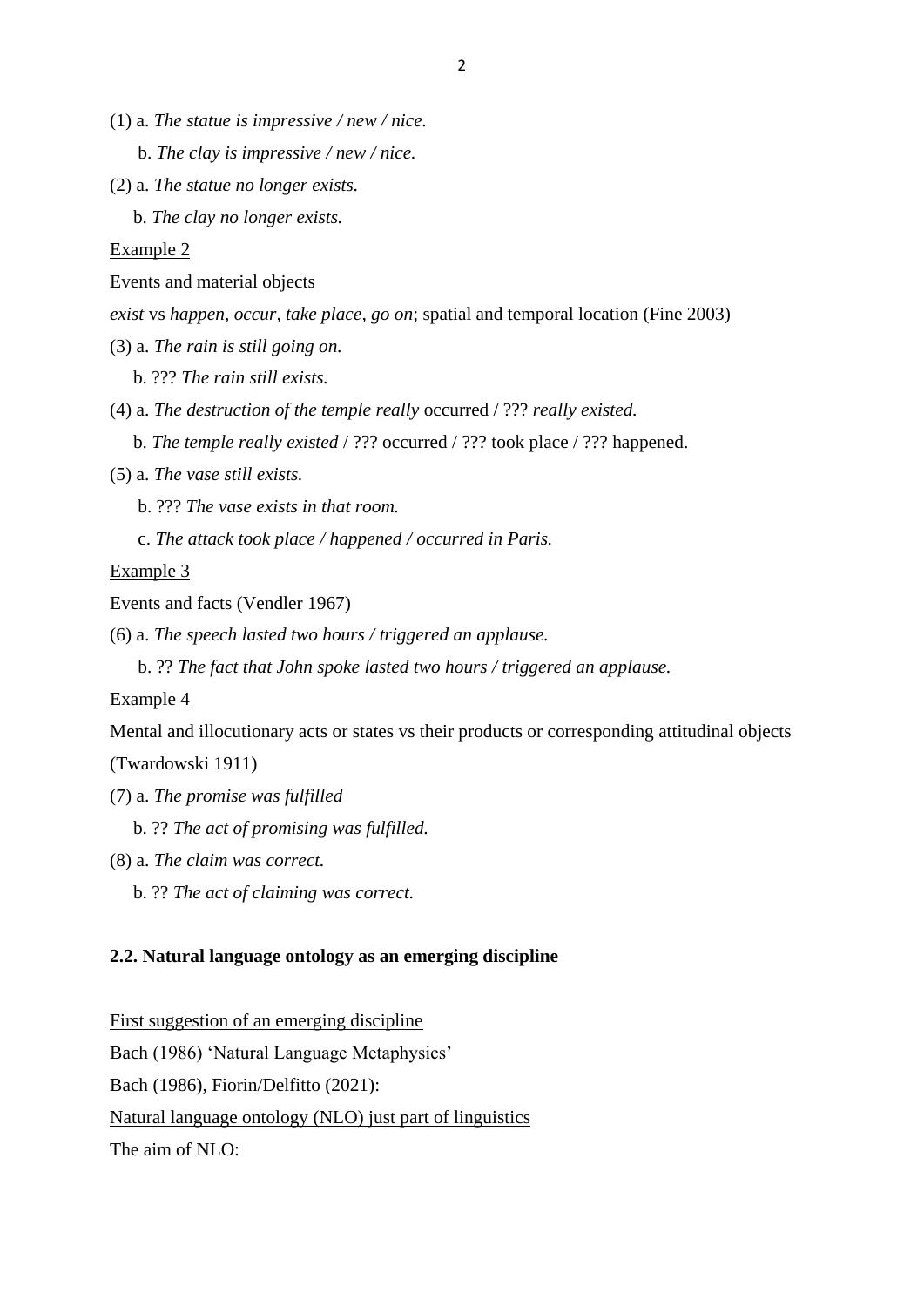Positing semantic values as part of compositional semantics and capturing ontologically relevant properties and relations as determined by linguistic meaning.

Agnosticism about the ontological and cognitive status of the semantic values and their properties and relations

## Issues for the view

[1] The need to relate the linguistically determined ontology to the ontology philosophers argue for.

[2] The need to integrate NLO with the philosophical practice of using natural language to clarify metaphysical intuitions

## Nantural language ontology cannot be pursued without philosophy

[1] Natural language gives only a partial specification of an ontology [2] NLO cannot do without the use of ontological notions already understood in a particular way, e.g. notions like 'event', 'trope', 'fact', 'situation', 'world' (and sometimes the philosophical understanding has to be revised in view of the linguistic facts).

## Conclusion

NLO should be part of both linguistics and philosophy, as a linguistically informed development of descriptive metaphysics.

# **2.3. Descriptive vs revisionary metaphysics, naïve vs foundational metaphysics**

## Descriptive metaphysics (naïve metaphysics (Fine 2007))

Aims to uncover the ontology reflected in our ordinary judgments or metaphysical intuitions, whether real or merely apparent.

Contrast with foundational metaphysics, the metaphysics of what there really is

## Strawson's original distinction

Descriptive metaphysics aims to uncover our 'shared conceptual scheme' (Stawson's Kantian background); revisionary metaphysics aims to propose a 'better' ontology ('better' in what sense?)

The indispensable role of descriptive metaphysics (Fine 2007):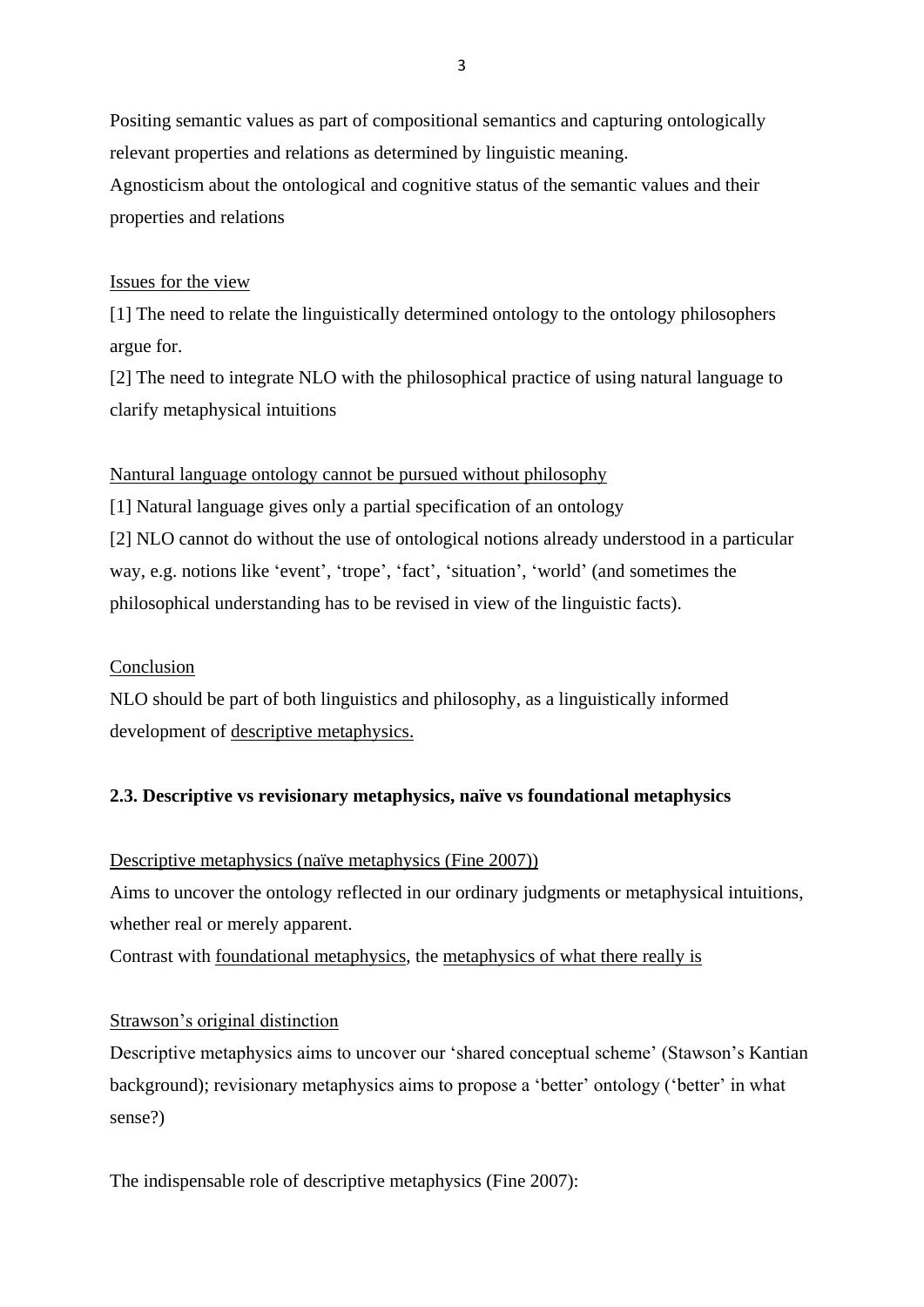The aim of descriptive metaphysics is to clarify the notions presupposed by foundational metaphysics, notions that foundational metaphysics must take as its starting point.

Natural language ontology as a development of descriptive metaphysics

NLO should take into account the full range of linguistic facts and theories made available by contemporary semantics and syntax.

What sorts of facts?

Not just ranges of referential NPs and the predicates they may take, but also:

- Other syntactic categories, e.g. quantifiers, pronouns
- Syntactic constructions as analysed within a particular syntactic theory
- Silent elements
- Functional elements and syntactic features
- Syntactic positions
- Crosslinguistic generalizations

#### Some examples where syntactic research has become relevant

- [1] Number reference
- (9) *The number of planets is eight.*

Not an identity statements involving number-referring terms (Frege), but a specificational sentence conveying a question-answer relation (Higgins, Romero 2005, Moltmann 2013) [2] *That*-clauses

Emerging view is that they are not referential terms, but act as predicates of content-bearers (Arsenijevic, Kayne, Elliott, Kratzer, Moulton, Moltmann)

#### The subject matter of natural language ontology (1)

The ontology reflected in metaphysical intuitions with their more complex linguistic manifestations

Experimental philosophy

Intuitions as the subject of empirical study, with their potential interpersonal inconsistencies The subject matter of natural language (2)

The *ontologies* implicit in natural languages with their potential crosslinguistic differences

#### The generative linguistic perspective

Pursuit of a universal ontology that goes along with universal grammar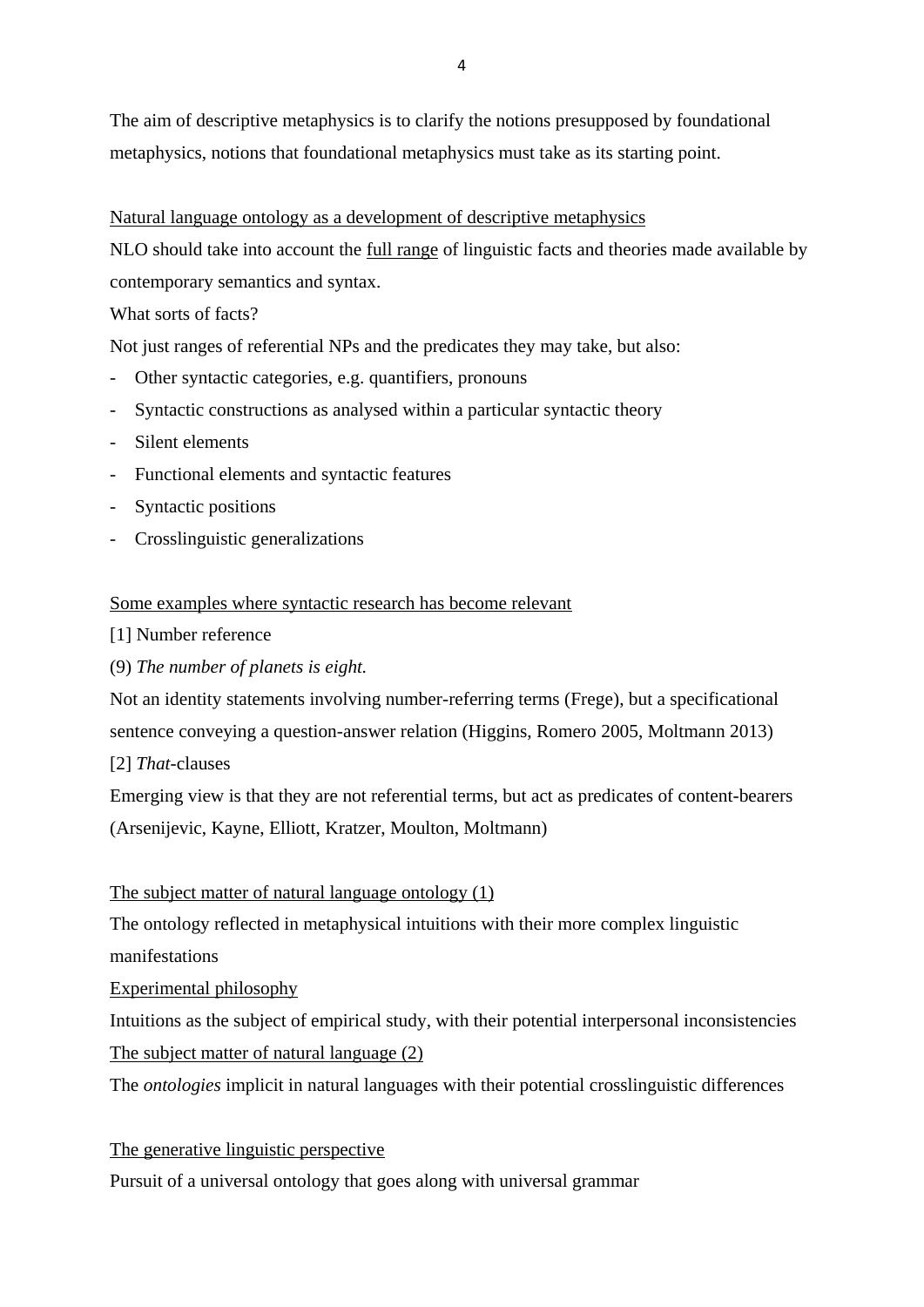--------------------------------------------------------------------------------------------------------------

### **3. Natural language ontology and folkmetaphysics**

Natural language ontology is not folkmetaphysics ('naïve' metaphysics)

# Examples of divergences

- Unrestricted sum formation with plurals and conjunctions, but not for the ordinary ontology of folkmetaphysics (*the things in my room*, *Quine and the Eiffeltower*)

- The verb *exist* applies only to enduring and abstract objects, the noun *existence* may convey a univocal notion, which arguably is part of folkmetaphysics.

The mass-count distinction does not generally reflect the distinction between stuff and objects, but is better viewed as a matter of 'grammaticized individuation' (Rothstein): *clothes – clothing*, *shoes - footwear*, Engl. *pasta* – French *pâtes*  Folkmetaphysics would take metaphysical assertions account, but not NLO (Section 5).

------------------------------------------------------------------------------------------------------------

## **4. The ontology of natural language and reality**

#### A common view

The ontology of natural language consists of merely conceived entities, 'things we talk about as if there were' (Bach 1986).

#### Chomsky

The ontology of natural language would at best constitute another level of syntax.

#### Standard views about semantics

- Giving truth conditions is a fundamental aim of semantics.
- Truth conditions require referentialist semantics.
- Compositionality requires objects, involves application of predicates of objects.

Distinction needs to be made between entities that turn out to be merely conceived and entities intended to be merely conceived;

Intentional verbs (*think about, conceive, imagine, talk about*) permit the latter; all other predicates permit only the former.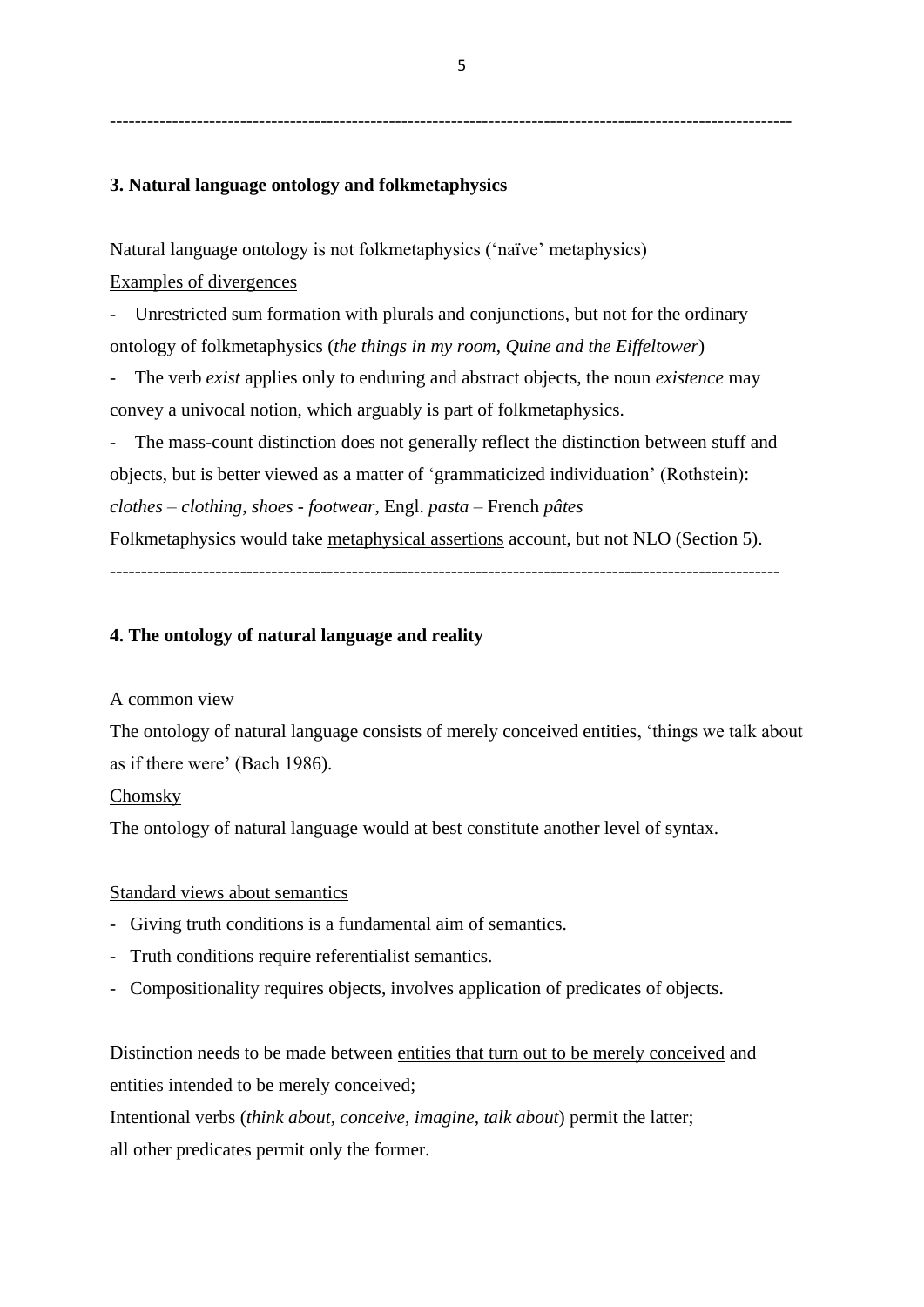How should reality itself be understood?

Conceptions of reality

Reality as consisting just in what is fundamental

Reality as a mind-independent realm of objects

Reality as ordered by relations of relative fundamentality or ontological dependence so to include derivative entities

- Reality as comprising ordinary objects, with their partly mind-dependent individuation

Reality as permissive or maximalist: a plentitude of just anything conceivable that meets the conditions for its existence (Eklund 2008, Schaffer 2009)

 $\rightarrow$  Ontology as a matter of choice rather than of the discovery of what there really is

----------------------------------------------------------------------------------------------------------------

## **5. The data relevant for natural language ontology and the core-periphery distinction**

# **5.1. What sorts of linguistic data are indicative of the ontology implicit in natural language?**

Not metaphysical assertions, but presuppositions:

(10) a. *There are events.*

- b. *There are abstract objects.*
- c. *The demonstration occurred* / ??? *existed.*

Referents of NPs, implicit arguments of predicates,

(11) a. *wisdom, Socrates' wisdom, John's walking, the number of planets* b. *John buttered the toast with a knife.*

### **5.2. The distinction between core and periphery of language**

#### Further general observation

Philosophers and semanticists engaged in natural language ontology do not take certain sorts of expressions or uses of expressions into account.

[1] Technical expressions:

*The nothing*, *to nothing* (Heidegger)

*Essence, ontological dependence, the fundamental, the part-of-relation, possible world, sum*

[2] Non-ordinary, philosophical uses of expressions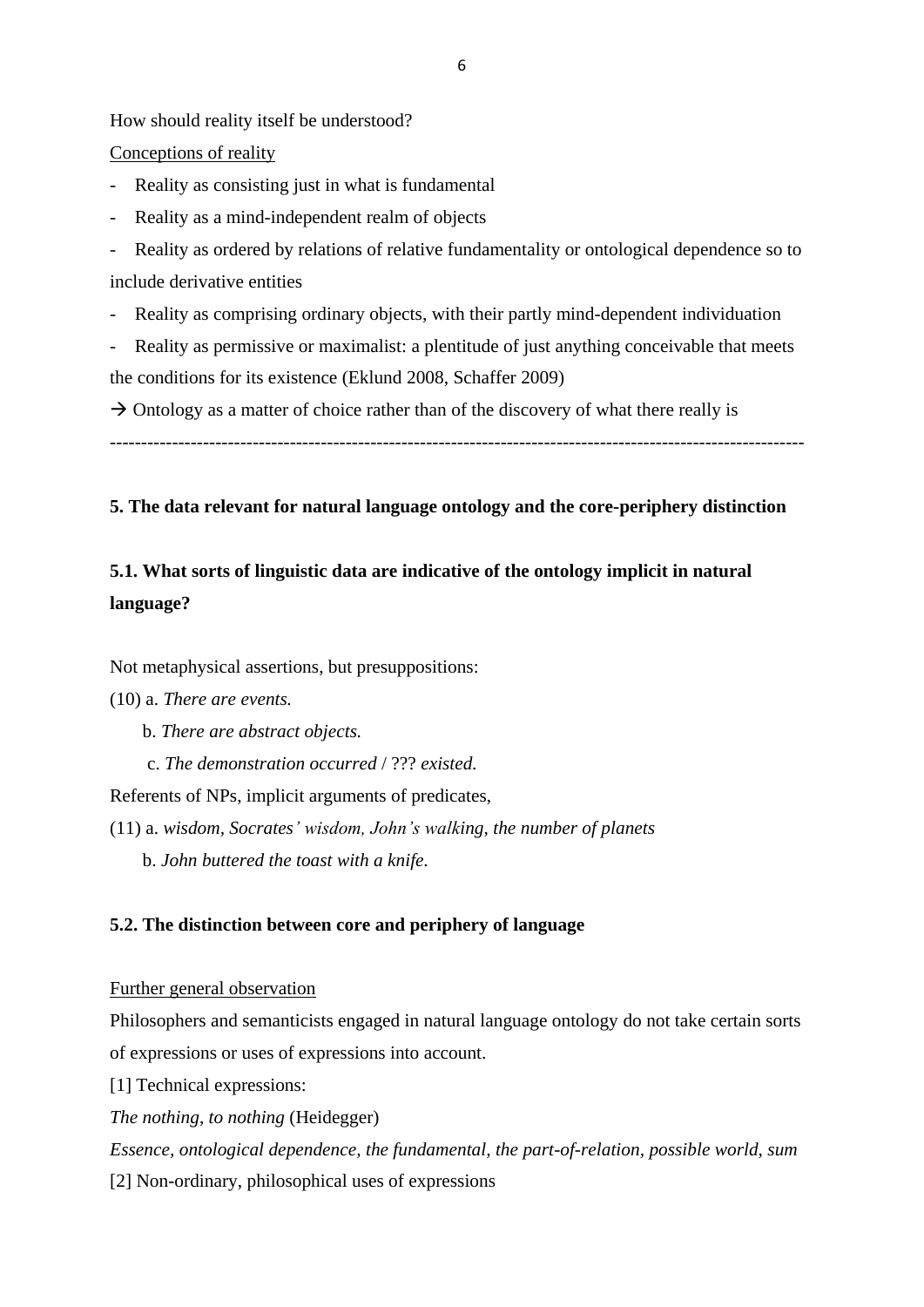#### *Proposition, existence, property, object, group*

[3] Certain types of expressions or constructions, e.g. reifying terms

#### Reifying terms

(12) a. *the truth value true*

- b. *the number eight*
- c. *the proposition that it might rain*
- d. *the event of raining*
- e. *the sum of John and Mary*

Some observations about reifying terms in the literature

The existence of the term *the truth value* true was not used by Frege to motivate truth values as objects,

- Frege did not motivate numbers of objects on the basis of terms like *the number eight*, but on the basis of *the number of planets* and *eight*

- Propositions are generally not motivated by appealing to *the proposition that* S
- Davidson argued for events on the basis of inference patterns with adverbials, not on the basis of terms like *the event of raining*

Link did not motivate sums of individuals as part of the ontology of natural language on the basis of terms like *the sum of John and Mary*, but on the basis of the semantic behavior of plurals and conjunctions (*the students, John and Mary*).

#### Generalization

Philosophers and semanticists made tacit use of a distinction between core and periphery of language: only the core, not the periphery, reflects the ontology of natural language.

The (ontological) periphery of natural language

Expressions or uses of expressions that are not indicative of the ontology of natural language: 'philosophical', technical expressions, expressions whose use requires 'ontological reflection' and non-ordinary, 'philosophical' uses of expressions

#### **5.3. Challenges for the core-periphery distinction**

#### **5.3.1. How can the core-periphery distinction be characterized content-wise?**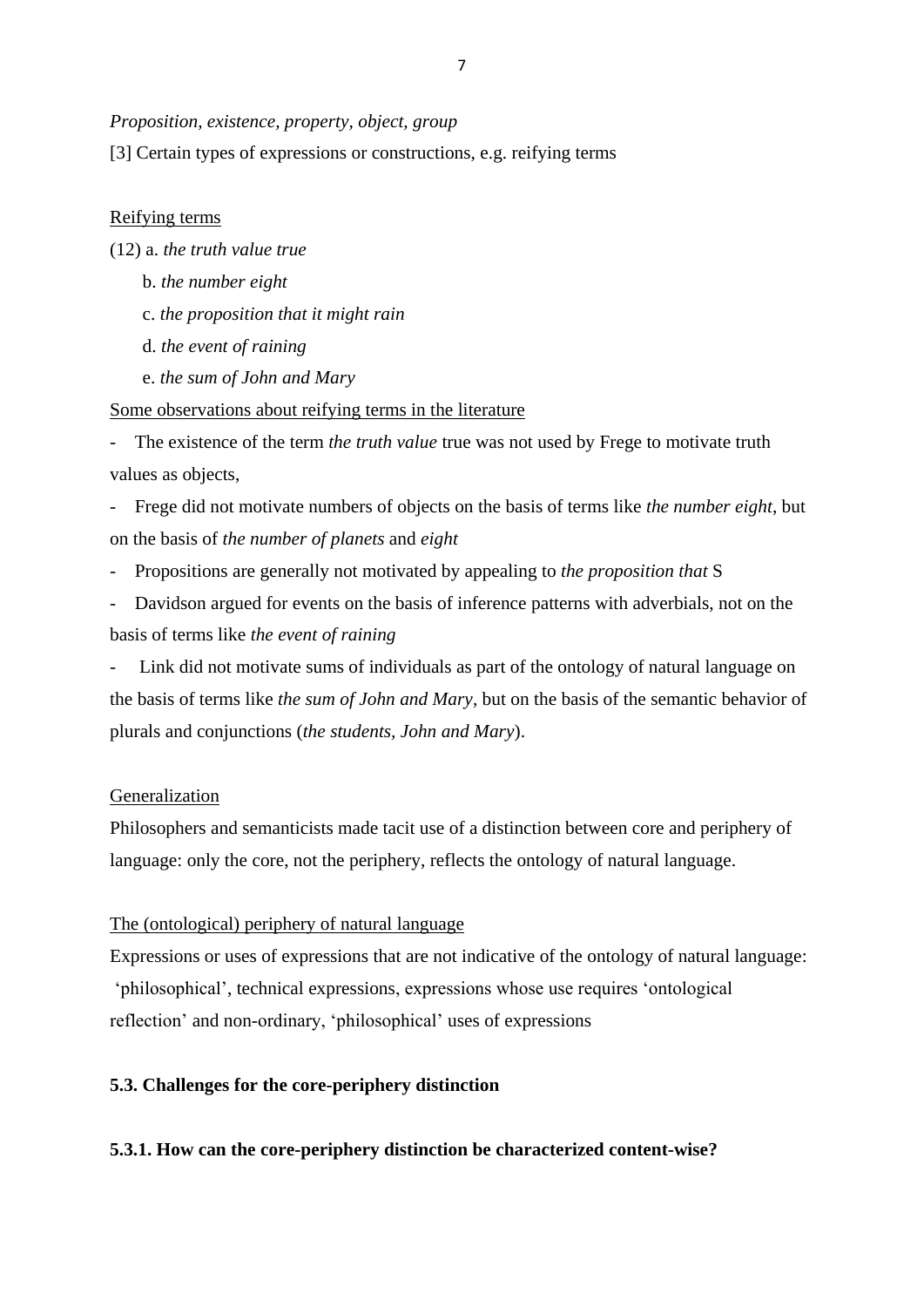The contrast that is somehow involved:

Intuition vs inferential belief or acceptance, reasoning, reflection

What is not involved is a distinction in the nature of the ontology itself:

An ontological notion that is arrived at through reasoning and acts the intended meaning of a peripherical expression may turn out to be part of the core.

Hypothesis about reifying terms (Moltmann 2013, chap. 6)

The structure of reifying terms:

(13) *the* - sortal noun – nonreferential expression or use of an expression (quotational use) Reifying terms involve an operation of abstraction or something-from-nothing transformation from a nonreferential expression or use of an expression. This along with form of inferential or derivative acceptance of entities

# **5.3.2. Is the core-periphery distinction grounded in grammar?**

# Division between the lexical and the functional part of grammar

Does not quite match the core-periphery distinction: the example of *exist* vs *existence* But the lexical-functional divide plays a role perhaps along the following lines: The core includes the functional part of language, The periphery includes all nouns with their lexical meanings

# Relation to Chomsky's (1981, 2006) core-periphery distinction?

Very roughly, the core of the syntactic system of a language represents universal grammar and the periphery exceptions and outside influences.

# (14) Characterization of the ontology of natural language (1)

 The ontology of a natural language is the ontology a speaker *implicitly accepts* by way of using the *core* of the language.

----------------------------------------------------------------------------------------------------------------

## **6. Ontology as grammar**

## **Observations**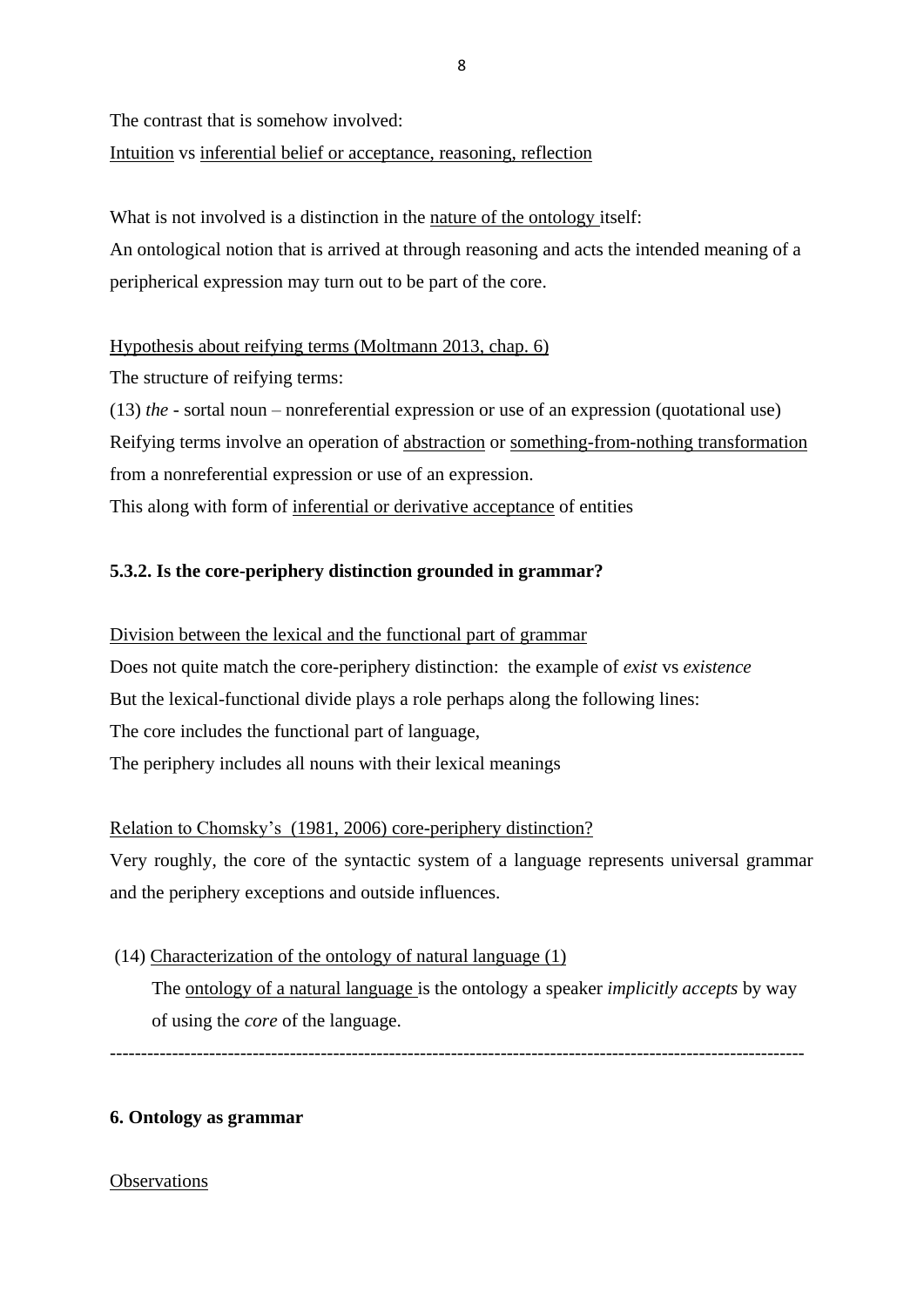[1] The ontology of natural language does not permit rejection:

Even when a speaker rejects upon reflection an ontological notion conveyed by an expression or construction in the core of language, she will automatically be committed to it when she uses the language.

[2] The core of language does not permit non-ordinary, 'philosophical' use.

#### Example 1

Pluralities do not carry properties of size:

(15) *The children are large.*

Impossible for a speaker to use (15) having a notion of plurality in mind (sum, set) that has properties of size.

#### Example 2

Bare nouns cannot be used to refer to possibly uninstantiated properties, rather than (instantiated) qualities.

(16) a. *Wisdom exists.*

b. *The property of being wise exists.*

Impossible for a speaker to use *wisdom* in (16a) having in mind the notion of a property referred to in (16b).

#### Example 3

The verb *exist* does not permit a 'philosopical' use conveying a univocal notion of existence: (17) a. ??? *The rain still exists.*

b. ??? *The protest existed (yesterday).*

Rejection of the non-univocal notion of existence (as endurance) conveyed by *exists* in favor of a univocal notion of existence is impossible.

The impossibility of rejection is not tied to the implicitness of acceptance: The notion of acceptance of the ontology of natural language must be distinct from the implicit acceptance or bias in ethics, which does allow for rejection

What notion of acceptance is involved in the ontology implicit in natural language? Perhaps not acceptance at all, but a relation on a par with *knowledge* of language (grammar): namely knowledge of the selection of the ontological structure that goes along with the core of language, given a permissive (plenitudinous) ontology

This means that the ontology associated with the core of language is part of grammar.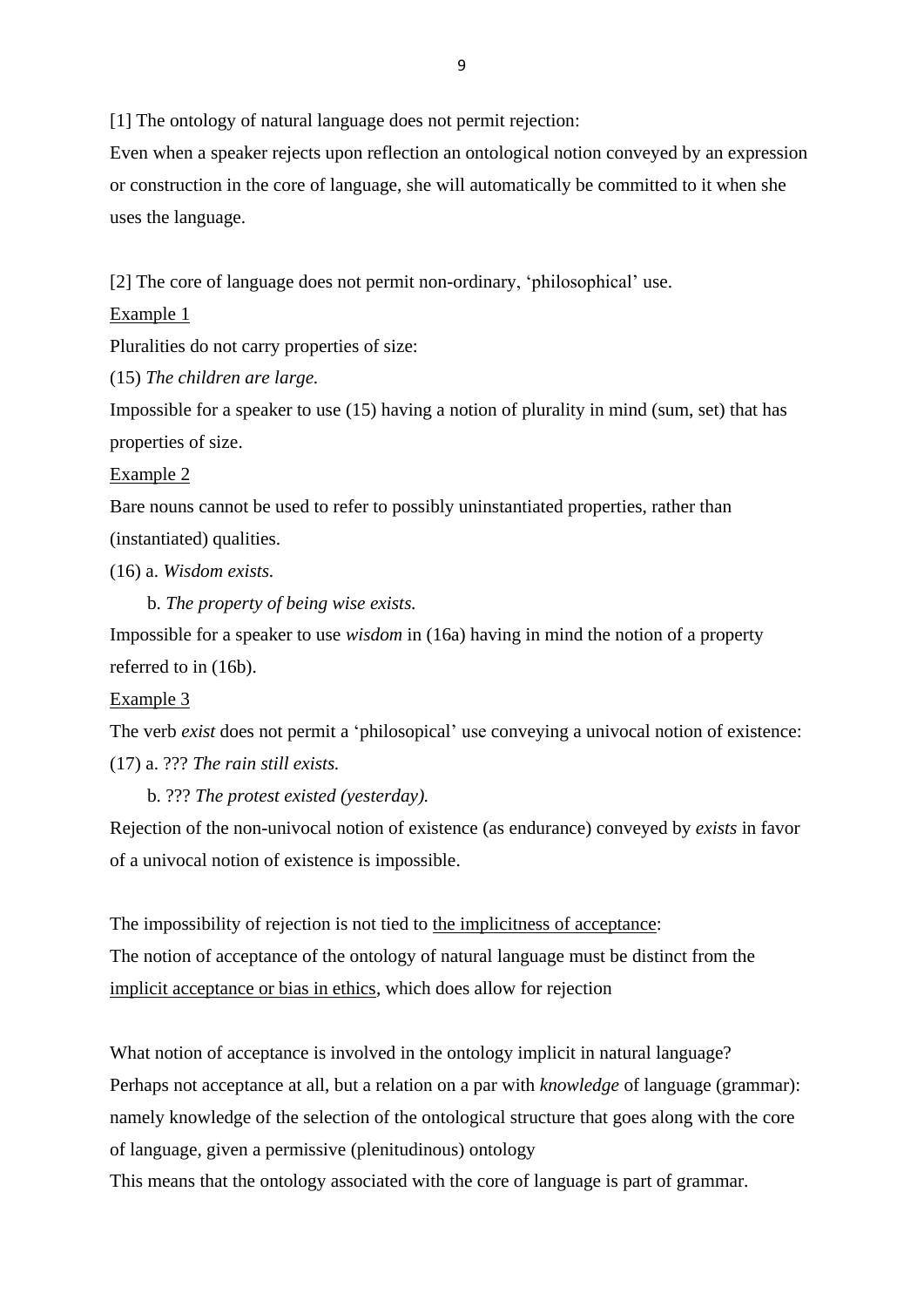(18) Characterization of the ontology of natural language (2)

 The ontology of a natural language is the ontology a speaker *chooses* by way of making use of the core of the language.

#### Further issue

The acceptance of the permissiveness of the ontology

The permissiveness of ontology cannot be rejected. However, distinctions among ontologies or ontological levels are possible.

----------------------------------------------------------------------------------------------------------------

#### **References**

- Bach, E., 1986, "Natural Language Metaphysics," in R. Barcan Marcus et al. (eds), *Logic, Methodology, and Philosophy of Science* VI , Amsterdam: North Holland, pp. 573-595.
- Chao, W. and Bach, E., 2012, "The Metaphysics of Natural Language(s)," in R. Kempson et al. (eds.), *Philosophy of Linguistics, 14.* Amsterdam: North Holland, Elsevier, pp. 175-196.
- Chomsky, N., 1981, "Lectures on Government and Binding: The Pisa Lectures." Foris: Dordrecht.
- ---------------- 1986, *Knowledge of Language. Its Nature, Origin, and Use*. Westport (Ct) and London: Praeger.
- Chomsky, N. 1995, "Language and Nature," *Mind* 104, pp. 1-61.
- Chomsky, N., 2000, *New Horizons in the Study of Language and Mind*, Cambridge: Cambridge University Press.
- Cinque, G. and L. Rizzi, 2010, "The Cartography of Syntactic Structure," in B. Heine and H. Narrog (eds.), *The Oxford Handbook of Linguistic Analysis,* Oxford: University Press, pp. 51-65.
- Eklund, M., 2008, "The Picture of Reality as an Amorphous Lump," in T. Sider, J. Hawthorne and D. W. Zimmerman (eds.), *Contemporary Debates in Metaphysics*. Oxford: Blackwell, pp. 382-396.
- Fine, K., 2003, "The Non-Identity of a Material Thing and Its Matter," *Mind* 112,195 234. ---------, 2006, "In Defense of Three-Dimensionalism," *Journal of Philosophy*103 (12), 699- 714.